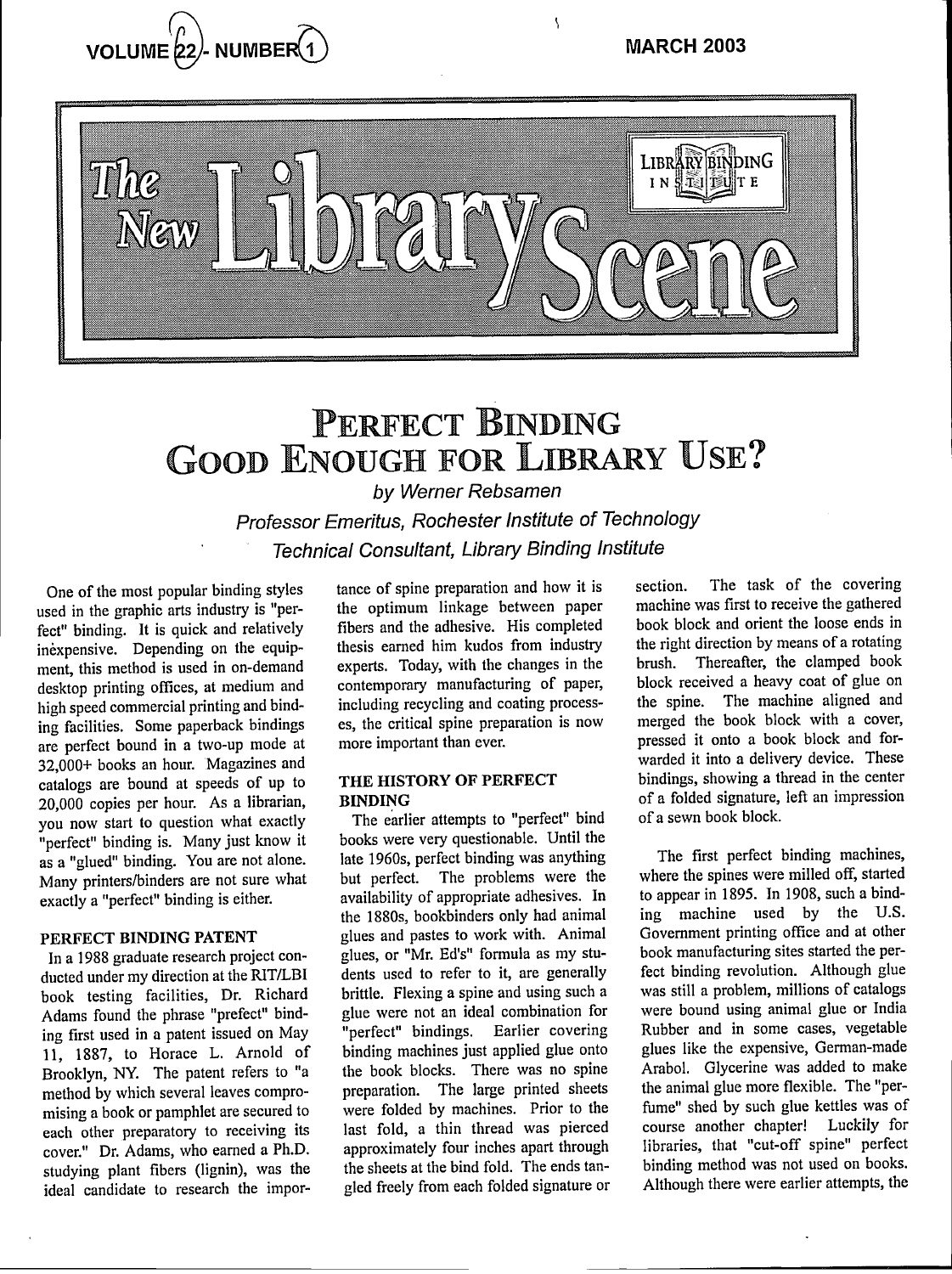#### PERFECT BINDING

first successful paperback bindings did not appear until the mid-1930s and thereafter became popular in the 1950s, after the development of the hotmelt adhesive.

#### HOTMELT ADHESIVE DEVELOPMENT

The book manufacturing industry continued to have problems, especially in regard to perfect bindings and adhesives used. The white PVA adhesives which surfaced just before World War II first showed great promise as this adhesive seemed to "bite" into the paper fibers long after a binding was completed. This new synthetic glue had one disadvantage. It had a slow tack. It would not hold the cover in place and therefore was not suitable for high speed production of magazines, catalogs and paperback bindings. About 1949, duPont developed the very first hotmelt adhesives. These hotmelt adhesives allowed new, unheard of production speeds of up to 200 books a minute! The bound books could be trimmed in-line. There was no need to let them dry overnight. As with most new synthetic products, those earlier formulas had their faults and shortcomings. One of my colleagues, Dr. Julius Silver, a chemist on the RIT printing faculty, told us of his earlier experiences when he worked at Union Carbide. They could sell their new plastic garbage cans only in the South. Yet they still had troubles. When a cold spell hit the South, all the garbage cans disintegrated due to cold crack! Similar things happened to paperback bindings bound with hotmelt adhesives. One of my late friends, a pioneer in perfect binding, Mr. James Averill informed me of a big disaster as late as



Schematic of a perfect binding line showing infeed, spine preparation, application of hotmelt, capping (hardcover books) and cover mounting. Courtesy of Kolbus America

1959 when the Sheridan company reported 300,000 books, ready to be shipped, were found falling apart upon exposure to cold weather. Nevertheless, by the mid 1950s, it was estimated that publishers annually sold over 250 million paperback bindings. That was the time when I just started a career as a bookbinder. I shall never forget a trade meeting in my home town of Zurich, Switzerland, where we discussed the American paperback revolution. We were all afraid that we had chosen a profession that had no future!

There were other problems with earlier formulation of those hotmelt adhesives. They had poor aging characteristics. Although they successfully bound most paper stocks, they crystallized in just a few years. In other words, that honey color glue disintegrated and the binding came apart. Those bindings must have played havoc on libraries! New EVA

The Library Binding Institute (LB!), publisher of *Tlte Library Scene* and *The Neiv Library Scene,* reserves the right to refuse copy which is not in accordance with LBI's established policies. Specifically- LBI endorses no machinery, equipment, material or supply or supplier thereof; other than the American National Standard *Z39.78-2000 Library Binding*, LBI endorses no method of binding.

Copyright © 2002 by the Library Binding Institute. Subscriptions to *Thte New Library Scene* (formerly *The Library Scene)* are available through most subscription agencies or you may write directly to 70 E. Lake St., #300, Chicago, IL 60601. *The Newv Library Scene* is published quarterly in March, June, September, and December. Subscription rates are \$24.00 annually. Canadian subscriptions, add \$2.00 per year for postage; for foreign subscriptions, \$3.00 per year. Subscribers must submit a missing issue claim within 90 days from each specific issue's date of publication. If these terms are not adhered to, the publisher will be unable to fill the request. All manuscripts are welcomed for publication review. The New Library Scene is indexed in "Library Literature and Information Science Abstracts." ISSN 0735-857 1.

POSTMASTER: Send address change to *The New Library Scene*, 70 E. Lake St., #300, Chicago, IL 60601.

(Ethylene Vinyl Acetate) formulas were developed in the 1960s and solved these problems.

#### **THE CHEMICAL MAKE-UP OF HOTMELTS**

These days the majority of all books are bound with hotmelt adhesives. These new generations of hotmelt now seem to have fairly good aging characteristics. Best of all, they allow for high speed production in bookbinding, packaging, etc.

Hotmelts are adhesives based on a chemical system consisting primarily of resin, film former, plasticizer, and filler. They contain no dispersing agents or solvents and are solid, similar to a candle at normal temperature. Under the influence of heat, the intermolecular forces are weakened. In other words, thermal energy increases the mobility of the molecules, producing the viscosity required for the gluing process. Cooling lowers the mobility of the molecules and results in rapid setting. These settings can be formulated between two and 25 seconds. There are approximately 1,000 different formulas of hotmelt adhesives. Their approximate ratios are listed in Figure 1.

The "normal" color of a hotmelt adhesive is like honey, a light brown. But do not get fooled. Industry also is using a pigmented white hotmelt to complement the paper. Flexibility still remains a major problem. Just look at an average paperback binding or refer to an earlier TNLS article on "Mouse Trapping."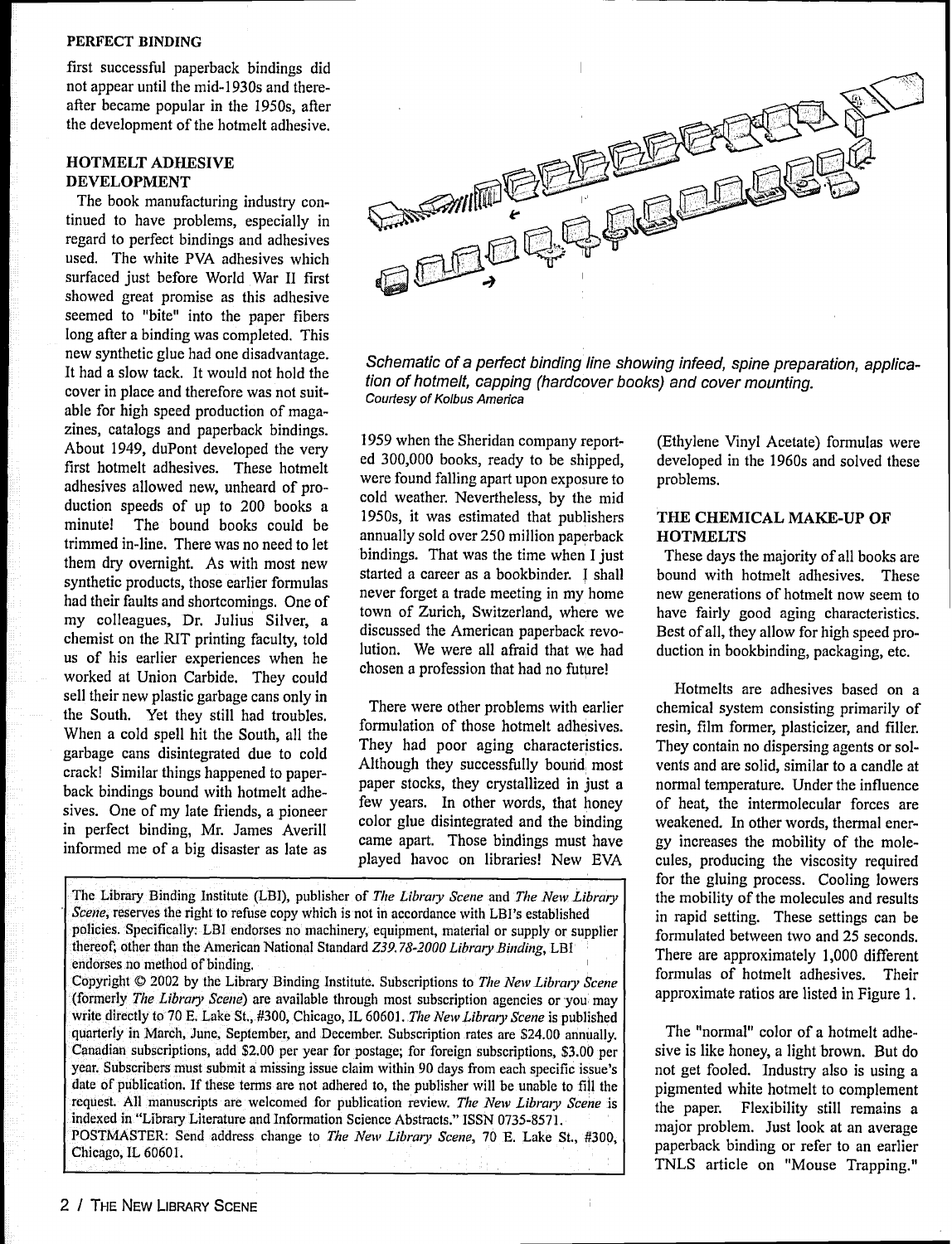| Resin<br><b>Film Formers</b> | approximately<br>approximately | 30% = adhesion (how good it will adhere to material)<br>35% = cohesion (internal strength of adhesive) |  |
|------------------------------|--------------------------------|--------------------------------------------------------------------------------------------------------|--|
| Plasticizer                  | approximately                  | $25% =$ flexibility                                                                                    |  |
| Filler                       | approximately                  | 10%                                                                                                    |  |
| <b>Solid Content</b>         | approximately                  | 100%                                                                                                   |  |
| Figure 1                     |                                |                                                                                                        |  |

#### **APPROXIMATE RATIOS OF HOTMELT ADHESIVE**

Most hotmelt formulas and the subsequent waste do not allow those papers to be recycled.

#### **THE "PERFECT" BINDING PROCESS**

There are many different ways to adhesive bind books. The technical term of "perfect" binding should only be used if the spines are milled-off, consist of single sheets and are bound with a hotmelt adhesive. Machinery manufacturers have developed all kinds of perfect binding equipment from small desktop models to high-speed, multimillion dollar binding lines. On desktop models, the individual sheets are jogged and placed in a clamp. Depending on the machine used, some only apply a coat of hotmelt to the spine. The cover is glued on in the same process. Some of the better processes include milling which exposes paper fibers to be imbedded into the hotmelt. Commercial, medium and high speed equipment, use all kinds of spine preparation tools to achieve an optimum linkage between the exposed fibers and the hotmelt adhesive. Just imagine the power tools required to process 200 thick phone books a minute! The spine must



Hotmelt application (360 degrees hot) is done onto the prepared spine only. The adhesive must flow into the grooves or notches, set in a few seconds.

Compliments of Muller Martini

be milled to expose all individual sheets inside a folded signature. The milled spine is then forwarded to a roughing station where as many paper fibers as possible are exposed. Depending on the type of paper bound, notches are cut into the prepared spine as well. This is a difficult process especially on coated paper stocks, which these days have a high percentage of filler materials. Paper fibers are easily bound, but a porcelain clay coating on papers presents a difficult task. The prepared spine is then vacuumed because all dust must be removed. The clamped book blocks are then moved over a gluing station which applies approximately a 20 millimeter coating of hotmelt glue. If it is less, the binding may come apart, if it is too much, the binding will be extremely stiff and will not open. Covers are applied in the same process. Some covers are scored four ways. The glued spines receive a small strip of hotmelt on each side. The covers are then carefully aligned and are thereafter transferred to a pressing station. After some cooling on a conveyer, the bound books are then forwarded to a three-knife trimmer where the folds are trimmed open. The result is a finished, bound, soft cover book in less than a minute at speeds of up to 200 books a minute!

Perfect binding hardcover books is<br>fortunately popular as well. unfortunately popular as Endpapers are tipped to the front and back and off-set from the spine. This is needed to retain the endpaper fold. The book blocks are then perfect bound and capped with a small piece of lining paper over the spine. After trimming, they are forwarded to a conventional hardcover binding line. There are other techniques, like a combined endpaper where the endpapers are connected to each other with the lining paper off-line. These endpaper constructions are then fed into the binder like a soft cover and are wrapped around

the book block.

### **PERFECT BINDING AND LIBRARY BINDING SPECIFICATIONS**

Despite all the claims made by book manufacturers and publishers "that contemporary perfect bindings are now perfect," none of the specifications allows this method of bindings or hotmelts to be used for certified library bindings. Library binding specifications were written by some of the most knowledgeable people in the field of library maintenance, preservation and library binding. Having served on such voluntary committees, I do have a first-hand knowledge why librarians never even considered perfect binding to be acceptable for library use. Generally, the hotmelts used in bookbinding are stiff. A binding which resists opening is easily cracked, especially if a



Author demonstrating double fan adhesive binding, the only method approved for Library Binding. PVA adhesive is applied to each side of individial sheets.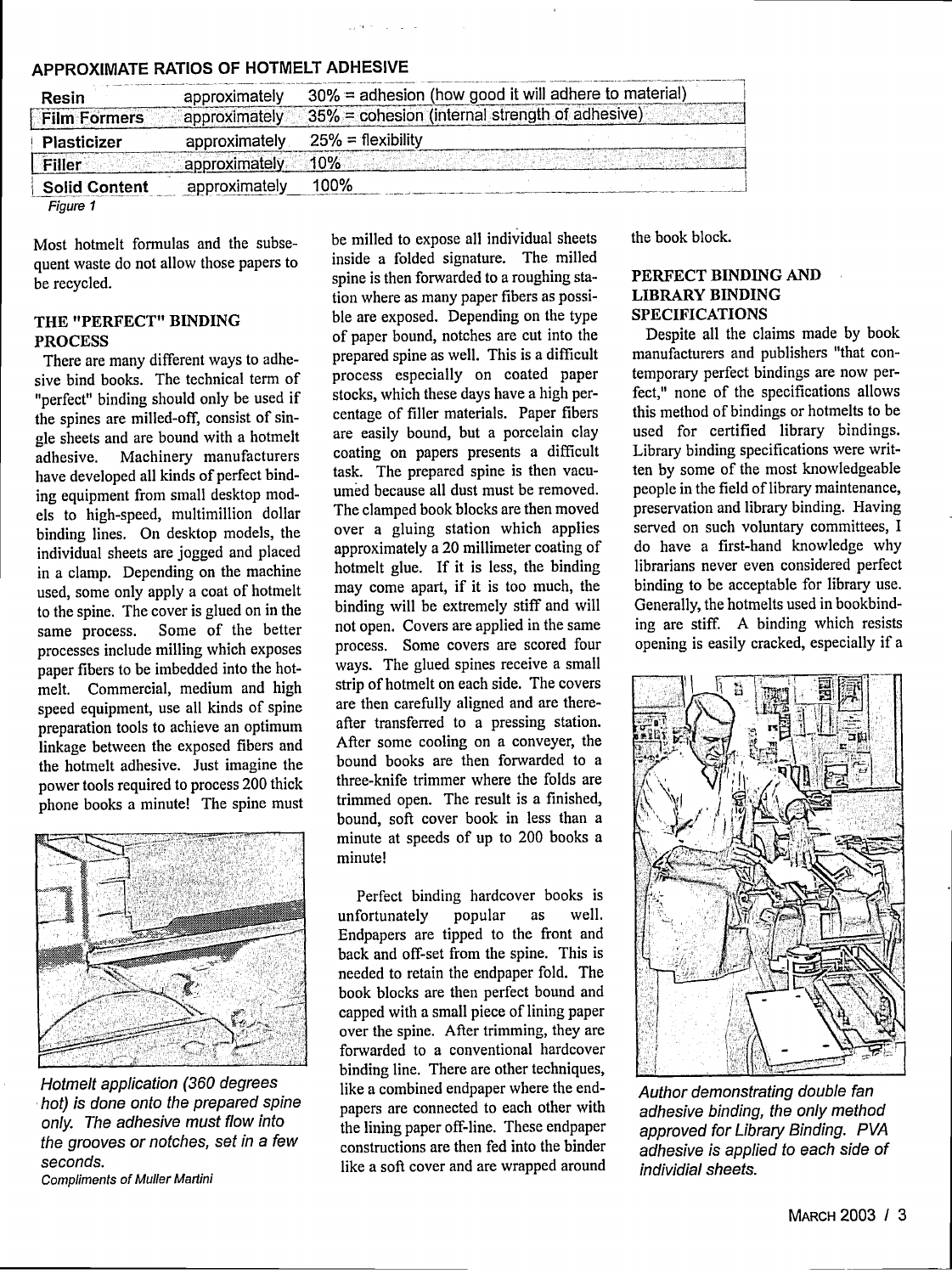#### **PREFECT** BINDING

Earlier perfect bindings were prone to fall apart. Newer perfect bindings do not open flat.



student/reader implements an SAT (Student Abuse Test), bending the binding backwards, cover to cover for easier reading and copying. Thereafter the bound-in sheets start to come loose. Aging characteristics were also cited as a problem. Most likely, this is no longer the case for books bound in North America, but there are many other parts of the world where the adhesives used may be very questionable in this regard.

Unfortunately, there are always unscrupulous enterprising "library" binding peddlers who sell their bound products as "library bound." To achieve the lowest price, they take "perfect" bound soft cover books, and just wrap a hard cover around it. The binding is the original, bound with a hotmelt adhesive and one which no knowledgeable librarian would ever accept being circulated in a library environment.

For an acceptable library binding, certified library binders must shave off the hotmelt and use the double-fanning adhesive binding process. It is the only adhesive binding process that is acceptable for meeting the tough NISO/LBI standard for library binding. The standard specifies a special PVA adhesive which results in a strong, yet flexible binding. In an extensive testing project supported and<br>endorsed by LBI's Technology Technology Committee, it was found that such specified adhesives and bindings will last approximately 500 years. Now that is a perfect binding!

**Questions or comments about** what **you've read here?** Contact the Library Binding Institute at  $info@lbibinders.org$ or call our office at (312) 704-5020. We'd love to hear from you.

## DIVINE DEBACLE

By now everyone has heard about the RoweCom/Divine Information Services debacle. RoweCom, one of the largest subscription agencies in the United States, stopped processing orders after a serious financial failure "that some are calling the Enron of the library world."

As a quick synopsis of the events that transpired in the last several months, RoweCom collected prepayments (approximately \$50 million) from subscribing customers and spent it on operating costs and debt payments instead of paying publishers.

In late December of 2002, an ad hoc group formed and was compose of representatives from affected creditors. They in turn elected a steering committee compiled of five libraries and five publishers to set up an action plan. Anyone interested in getting updates from the committee can join a Yahoo newsgroup at *groups.yahoo. coni/group/rowveconiecreditors.*

Since then, RoweCom's parent company, Divine, has filed for bankruptcy and faces possible criminal charges. EBSCO Industries continues toward the acquisition of RoweCom. For more information and updates, you can reference the ebscoind.com and rowecom.co.uk websites.

# GLOSSARY ...

As part of LBI's continued educational initiative, The New Library Scene will be supplying terminology in an effort to clarify the intricacies of library binding. The definitions and explanations listed are pulled from this issue's feature article from Werner Rebsamen.

#### **Double-Fan Adhesive Binding** - A

method of adhering loose leaves together at the binding edge of a text block. The precise method used and required by the NISO/LBI Z39.78-2000 standard is as follows:

The text block is securely clamped. The binding edge is fanned first in one direction, as adhesive is applied; and then in the opposite direction, as adhesive is applied. An emulsion copolymer of internally plasticized polyvinyl acetate adhesive (PVA) is used. The flexibility and surface finish of the paper as Well as the thickness and weight of the text block is taken into account when deciding whether to double-fan adhesive bind a volume. No text block more than 2 inches thick should be bound in this manner. There are more details on the penetration between the pages, the adhesive running into text and other various technical specifications that all Ceritfied Library Binders must adhere to (pardon the pun). The NISO/LBI standard can be found at www.lbibinders.org under the *Publications* page.

**Endpaper** - Also known as end sheets or end leafs. The sheets of paper (two or more) which come between the cover and the sewn sections. One sheet is pasted against the book's front cover and one against the back cover.

Filler - A chemical such as china clay or starch, added to paper and cloth to bulk it out. When added to paper it also makes it whiter.

**Notch/Notching** - The spines of text blocks can be notched by machine prior to double-fan adhesive binding. Notches are parallel grooves cut into the spine perpendicular to the binding edge. The depth of the grooves and the distance between them can be adjusted to suit the size and weight of the text block. Notching increases the amount of surface area on the spine that comes in contact with the adhesive and increases the strength of double-fan adhesive bindings.